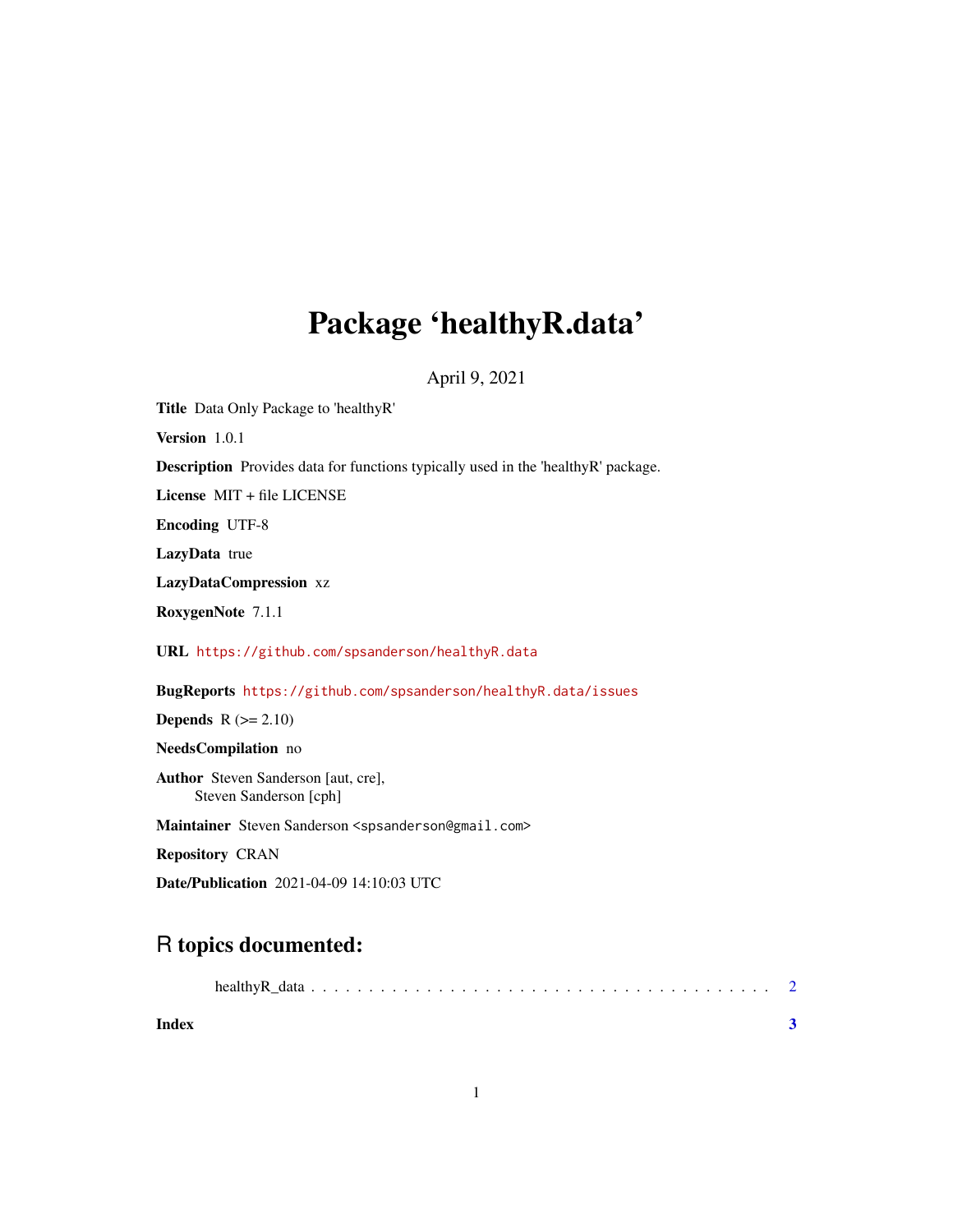<span id="page-1-0"></span>

#### Description

A dataset containing many common items found in an administrative dataset at a hospital.

#### Usage

data(healthyR\_data)

#### Format

A data frame with 187,721 rows and 17 variables

#### Details

- mrn. Medical Record Number. Unique patient identifier.
- visit\_id. Unique hospital Visit ID. Tied to an mrn
- visit\_start\_date\_time. The starting datetime of a visit\_id
- visit\_end\_date\_time. The ending datetime of a visit\_id
- total\_charge\_amount. The total charge in dollars for a visit\_id
- total\_amount\_due. The toal amount of money still due to a visit\_id
- total\_adjustment\_amount. The toal amount of money adjusted off of an account for various reasons
- payer\_grouping. The insurance classification of a visit\_id
- total\_payment\_amount. The total amount of money paid on a visit\_id
- ip\_op\_flag. A flag that indicates if the patient was admitted or was an outpatient
- service\_line. The hospital service line for the visit\_id
- length\_of\_stay. The total days a visit\_id was admitted to the hospital
- expected\_length\_of\_stay. The total days a visit\_id was expected to be admitted
- lnmgth\_of\_stay\_threshold. The threshold of the length\_of\_stay variable before the visit\_id is considered to be an outlier
- los\_outler\_flag. A binary indicator of whether or not a visit\_id was above the threshold
- readmit\_flag. A binary indicator of whether or not a visit\_id was admitted in 30 days
- readmit\_expectation. The readmit rate for the particular visit computed from a benchmark